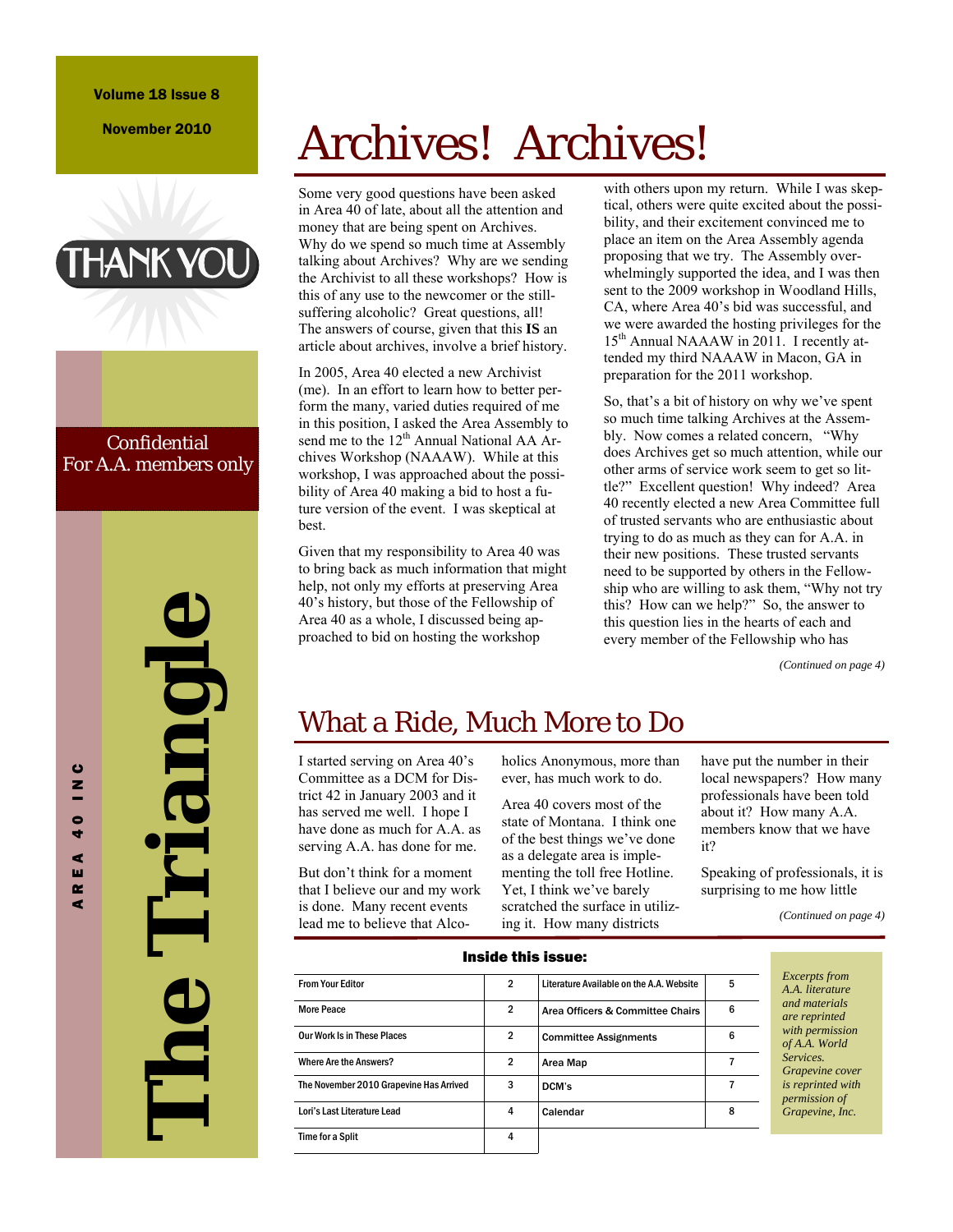### From Your Editor

Ambivalent [simultaneous and contradictory attitudes] is how I feel about this last issue. As with most of my life since I've come to A.A., this wasn't my plan, but it turned out to be better than what I had in mind. Getting to serve in this way has been a blessing. I got to meet new people, make new friends, reconnect with old friends and experience, again, the joy of serving A.A. in the General Service structure. Thank you.

This issue has a focus on Archives. I hope Gerry's or Joe's article will inspire you to help out by collecting or helping organize and preserve A.A. history in your Group, your District, or the Area.

Some our other trusted servants have offered "parting comments". Maybe you will want what they have and are willing to go to any length to get it. Just say "yes", then do it!

As my time as Triangle Editor winds down, I have a few things that might help the incoming Editor, Lee. One more time, I will voice my concern about the Triangle. Is it useful? Does it get to the groups? Are members reading it? How many end up in a trash can because the address has not been updated? This is the time of the rotation for lots of changes. Please be sure that your group is connected to A.A. as a whole; make sure your DCM, the Area (both the Registrar and the Triangle) and GSO know where to find you so we can communicate with you. It's really easy to update group information on the A.A. website; check it out at www.aa.org/lang/ en/en\_infchan.pdf. You can fill the form out online and email it!

One of the discussion points at the Triangle Workshop at the Fall Assembly was whether the Triangle , as the Area's newsletter, should be fully funded in the Area budget. It was the sense of the group discussing this question that there should continue to be a subscription fee and groups should strive to be self-supporting. So, here are the numbers: the Triangle is mailed to 254 groups, 68 groups (27%) have paid subscriptions. By past motion (Fall 1986) the Triangle is sent to each group in the Area, whether or not the group has a paid subscription. (The date above the address on the envelope is the expiration date, )

In closing, thank you again (how many languages do you recognize?) for trusting me to do this job. My life has been enriched and I have had a good time!



More Peace

Thank You! When Sharon called and asked me to write a short, (one to two paragraphs), closing article about my rotation as Public Information Chair I wondered what topics I should center in on. The two that I chose were the 1-888-607-2000 Area Hotline number and what the last two years brought me on a spiritual level.

As for the 1-888 number, it definitely captured the bulk of my time and efforts over the last two years. When I first got involved with this project, almost four years ago now, many of the other Areas we spoke to shared about the tough road they trudged to get this implemented. They also shared how beneficial it was to meeting our primary purpose of carrying the message to the still-suffering alcoholic who is reaching out for help, once it took hold. The road in Area 40 has not been any different than those that went before us in this worthwhile endeavor. I do believe, however, that the road is much



On a personal spiritual level, I believe this rotation, because of the controversies and difficulties surrounding the Area 40 Hotline, gave me the opportunity to learn to listen more, to try to bring to the table only what I had to offer, and, ultimately, to surrender the outcome. This new level of surrender, gratefully, was not isolated to just the Hotline but to virtually all other areas of my life and as a result I have more Peace today. Thank you!

Sincerely, Tim M., Area 40 Public Information (PI) Chair

*P.S. Has your group considered increasing its Area 40 contribution to help support Hotline expense previously covered by the district?* 

# Our Work Is in These Places

Greetings to Area 40. I would thank you for allowing me to serve as your Area 40 Corrections Chair.

 I had the opportunity to visit Montana State Prison yesterday. I shared my story and walked out of there much more grateful than I did when I entered. I was reminded that the work of A.A. in jails and lockup facilities is badly needed and well appreciated by those who have come to know incarceration as a reality. I will always remember a past delegate saying that our  $12<sup>th</sup>$  Step work is in these places and we must be there for them with our message. We have a great opportunity to share the wonderful world of recovery and a solution to our common problem!

## Where Are the Answers?

When did your Group start? When did your District start? How many standing committees does your District have and what do they do? Answers to all these questions and many more can and should be available.

As the Archives chair for District 41, I am in the process of bringing our Archives to life

 No matter where we are, whether it be in rural Montana or in a city, we have a responsibility to share what was so freely given to us. We never know who will be in our path to plant the seed of hope and faith, the precious gift of recovery. Gratitude is an action; it keeps me coming back.

Keep up the good work in Area 40. It has helped me stay sober one more day. So get to those orientations and sign up to take our message into our facilities. It is well worth the time.

Mary S., Area 40 Corrections Chair

Please send Pink Can contributions to Area 40 Corrections 323 3rd Ave N Great Falls MT 59401

and making them readily available to anyone interested in what work and progress has been made in our District to help the still-suffering alcoholic.

We started out by sorting all of the material in the archives, then making a list of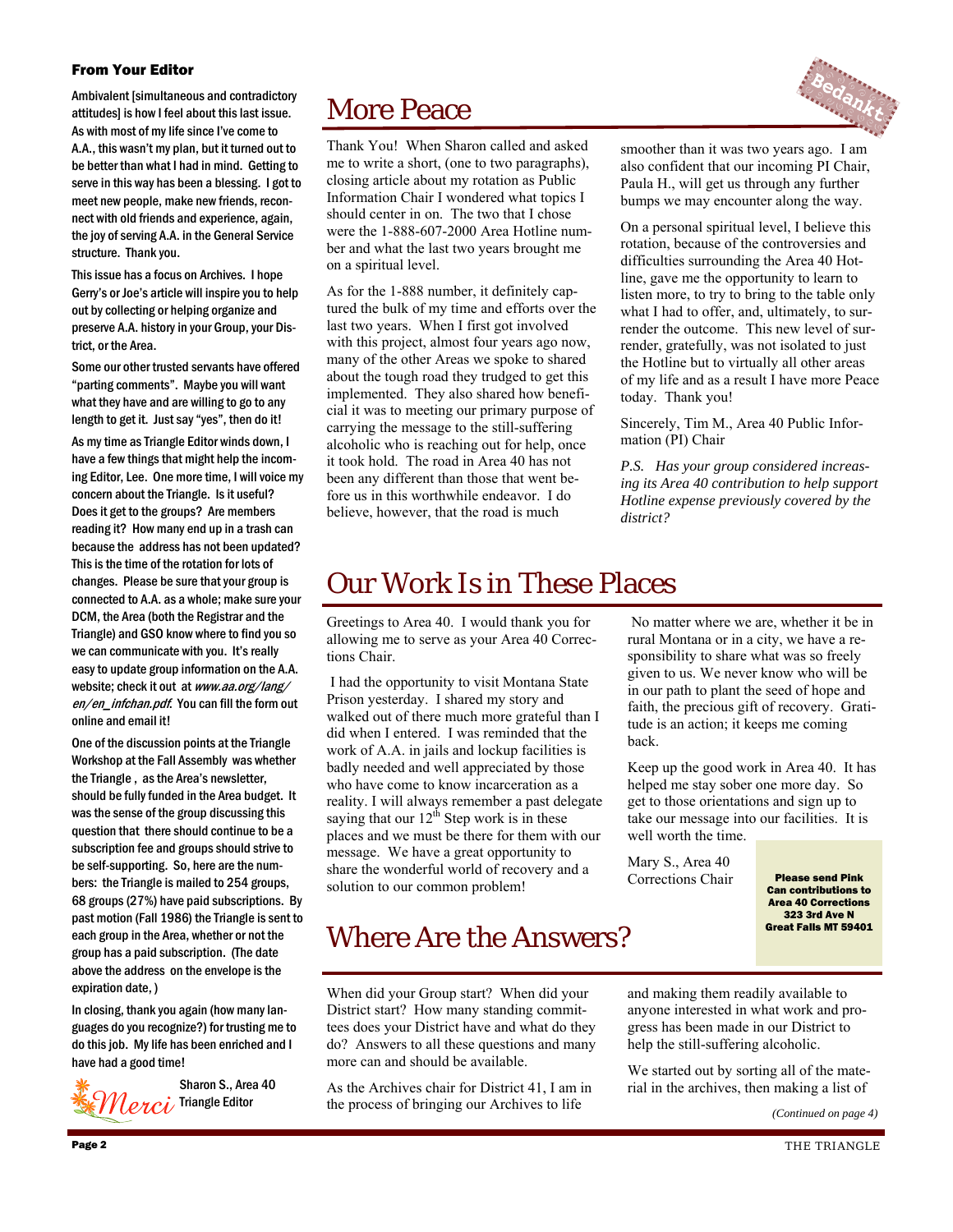# The November 2010 *Grapevine Has Arrived!*

|                                                                                        | Yes, I would like to subscribe                                                                                                                                                                        |
|----------------------------------------------------------------------------------------|-------------------------------------------------------------------------------------------------------------------------------------------------------------------------------------------------------|
|                                                                                        | <b>CHECK WHICH APPLIES</b><br>$\square$ 2 YEARS \$51<br>$\Box$ 1 YEAR \$27<br>CANADA US \$31<br>CANADA US \$59<br>OUTSIDE US & CANA DA \$39<br>OUTSIDE US & CANADA \$75                               |
| AA'S MEETING IN PRINT NOVEMBER 2010:\$2.50                                             | <b>MY NAME</b>                                                                                                                                                                                        |
|                                                                                        | Address                                                                                                                                                                                               |
|                                                                                        | City<br>State/Province<br>Zip/Postal Code                                                                                                                                                             |
|                                                                                        | Country                                                                                                                                                                                               |
|                                                                                        | Email address                                                                                                                                                                                         |
|                                                                                        | <b>PAYMENT METHOD:</b>                                                                                                                                                                                |
|                                                                                        | Check/money order (Payable to Grapevine): enclosed for \$<br>$\Box$ Bill me.                                                                                                                          |
|                                                                                        | $\Box$ Visa $\Box$ Mastercard<br>Charge my<br>Exp. Date<br>Month.<br>Year                                                                                                                             |
|                                                                                        | Card Number                                                                                                                                                                                           |
| The most wonderful time of the year?<br>AAs use the tools to celebrate without a drink | Signature                                                                                                                                                                                             |
|                                                                                        | MAIL PAYMENTS TO: Grapevine, PO Box 16867, North Hollywood, CA 91615-6867                                                                                                                             |
| SPECIAL ISSUE: EXCERPTS FROM SPIRITUAL AWAKENINGS II                                   | Grapevine does not accept group contributions. It is self supporting through the sale of the magazine<br>and Grapevine products. All Grapevine items are mailed in packaging that protects anonymity. |

**In a 1955 letter, Bill W. wrote, "The willingness to grow is the essence of all spiritual development." In this annual issue of classic Grapevine stories, we celebrate spiritual growth with selections from the new book,** *Spiritual Awakenings II***.**

- **Close Shave** *This lush celebrated the holidays by drinking aftershave and putting a bullet in his head.* (*Read or listen at aagrapevine.org)*
- **Holidays Shmolidays** *A grump learns that every day sober is a holiday.*
- **Turkey Day** *Trying to wean herself off alcohol without AA didn't work.*

### **Special Section: Classic Grapevine**

- **There can be love and laughter** *In the quiet of a tranquil cove, a woman decides to return to AA*
- **The voice on the tape** *After almost two decades, she stumbles upon the woman who saved her life*
- **I can't fly that kite today** *A Fifth Step unveils a 41-year-old resentment*

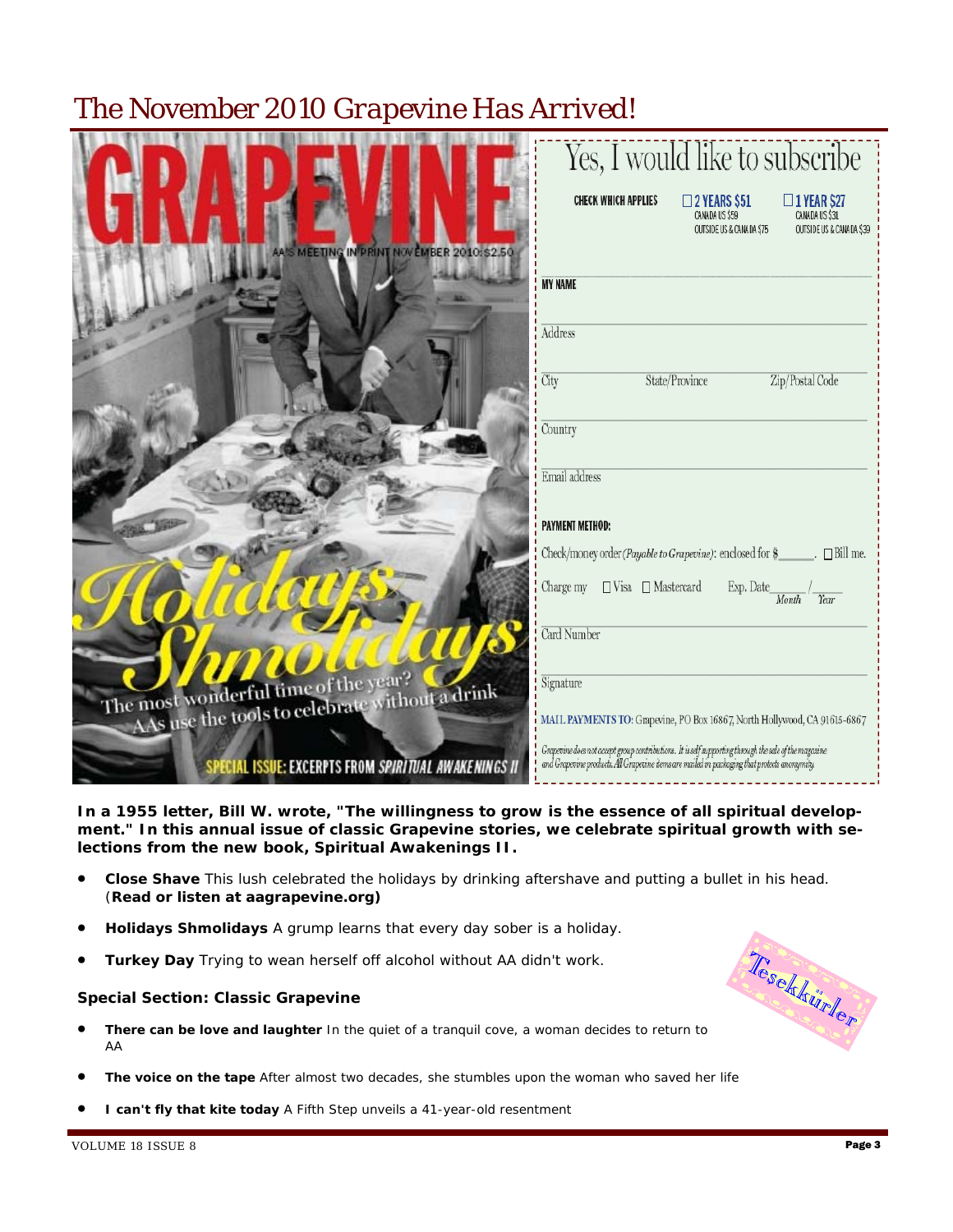### *(Archives! continued from page 1)*

enjoyed the gift of sobriety as a result of being involved in the program of Alcoholics Anonymous. It is how they answer these questions that makes the difference.

The final question is a common one asked by many. "How does Archives help the newcomer or the still-suffering alcoholic? Don't newcomers approach us more through the service branches of Treatment or Corrections, etc?" Again, great question! My response comes in two parts. The first is perhaps an over simplified analogy, but, it works for me. Consider A.A. to be a tree to which birds (newcomers) are attracted. The birds, of course, seek their refuge in the branches of this tree (Treatment, Corrections, Literature, PI, CPC). In these sturdy arms they find, along with comfort, relief and protection, a safe home. The above question about Archives is mirrored in this analogy by the question, "Of what use to the birds are the roots of this tree?" The second part of the answer about the value of Archives comes from two quotes from poet Carl Sandburg. (Granted, not conference approved literature, but fine literature nonetheless.) The first is used in the A.A. Archives workbook and by archivists and historians around the world. The second, less well known, applies to the above analogy.

*"When a nation goes down, or a society perishes, one condition may always be found; they forgot where they came from. They lost sight of what had brought them along."* 

*"Let the gentle bush dig its root deep and spread upward to split the boulder."* 

Ultimately, it takes all of us working together to make a difference, whether it involves retracing past activities, or forging ahead toward new and creative service opportunities.

What a joy to be sober today; it is a privilege to be of service. Thank you, for both.

Gerry R., Area 40 Archivist

### *(What a Ride continued from page 1)*

professionals know about A.A. How often do I see a professional and take the opportunity to visit with them about A.A? I've had the chance to visit briefly with the Yellowstone Country Deputy County Attorney and the State Attorney General about A.A. But, a year after my home group moved into a church, I realized that we had not extended an invitation to our meeting to either of the pastors.

It's my hope that this next rotation will find innovative ways to utilize the Hotline, work with correctional institutions, and seek out professionals who can help us carry the message to the still-suffering alcoholic.

I also hope we do more to educate our members, whose lives have been saved by A.A., about why A.A. works – the Twelve Traditions. We have a singleness of purpose, we are self supporting, and we are anonymous.

So how am I going to help? I have agreed to coordinate the meeting for the women's community correctional institution in their treatment section. I'm going to see what I can do to further educate the professionals and carry the message. This also means I'll be part of the district corrections committee. If there is anything Area 40 needs, please let me know. I'll have a little more time on my hands.

In love and service, Carole B., Panel 59 Delegate, Area 40

### *(Where? continued from page 2)*

everything that we had. Then we started on the preservation process, with the most fragile items first:

- Archive interviews of the old-timers on cassette tapes were burned to CD's and converted to MP3 format.
- District minutes were scanned and saved as PDF files.
- Standing committee reports, the correspondence, the special events, etc. were scanned as PDF files.

All of this is now stored on multiple external hard drives and is readily available to see where we have been and what we have done in the past. Our Big Book, *Alcoholics Anonymous*, page 84, says:

*"We will not regret the past nor wish to shut the door on it ... No matter how far down the scale we have gone, we will see how our experience can benefit others."* 

 None of this is of great value if we do not know the past. Digitizing our archives and making them available to the Fellowship brings our past to life.

Yours in love and service, Joe H., District 41 Archives Chair



# Lori's Last Literature Lead

Greetings, Area 40, from your lame duck Literature Committee Chair! As promised, here are the compiled results of the Electronic Delivery Survey. I received a total of 54 responses, and it appears that folks in Area 40 are interested in having A.A. literature available electronically as 46 people answered yes or maybe.

One thing the results of this survey made me realize is that I have not done the best job of informing Area 40 about the literature that is already available on the A.A. website. Most is for viewing only, and some is available to download and print. I have provided a pretty comprehensive list of these items in the table on page 5. I am sure that I have missed some items so I encourage you to explore *www.aa.org/* on your own.

I also was surprised that the least amount of people indicated that the device they would use would be an E-Reader such as a Kindle, Sony Reader or Nook. Most said they would use some form of a computer.

The idea that I found most interesting is for GSO to provide a daily reading or meditation for delivery to a Smartphone or Mobile Device.

*(Continued on page 5)* 

### TIME FOR A SPLIT?

Has your group considered increasing the Area 40 share to help support Hotline expenses previously covered by districts?

Send Area contributions to: AREA 40, Inc.

 PO BOX 21577 BILLINGS MT 59104

Send GSO contributions to: GSO

 PO BOX 459 GRAND CENTRAL STATION NEW YORK NY 10163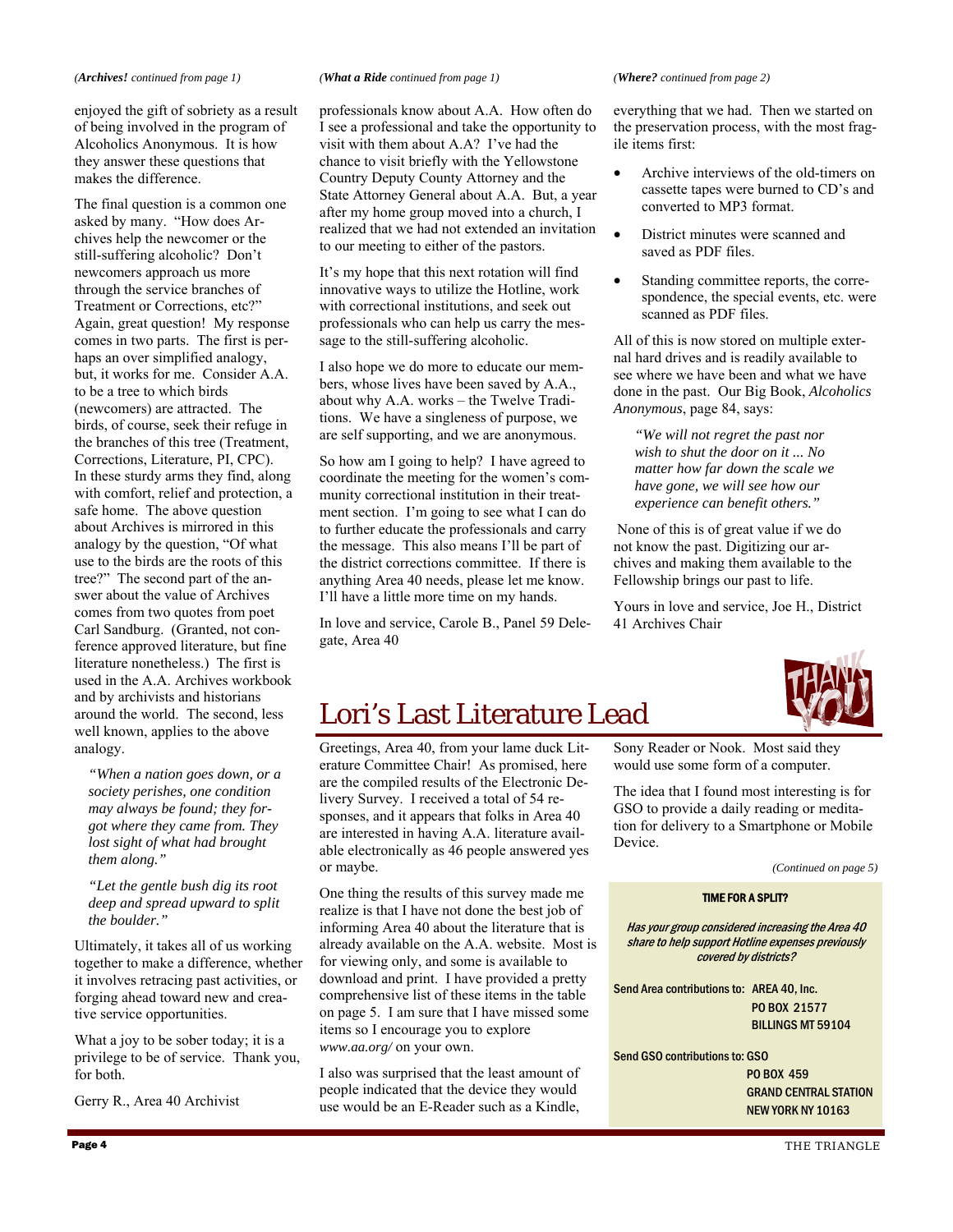### **Electronic Delivery Survey Results**

1. Are you interested in reading A.A. Literature on your mobile device or computer?

> yes—34; no—8; maybe—12; don't know—0

If yes/maybe, which devices would you use? E-reader—7; smartphone/mobile device-13; computer/desktop/laptop/ netbook—45; other (email, twit $ter)$ —2

2. Which A.A. book would you want available electronically?

> Alcoholics Anonymous—30; Twelve and Twelve—24; other\* —17; all—10; Service Manual— 6; A.A. Comes of Age—5

> \* *Daily Reflections, Pass It On, Dr. Bob and the Good Oldtimers, As Bill Sees It, Came to Believe, Living Sober, Language of the Heart, Grapevine*

3. Which A.A. pamphlet would you want available electronically?

> All—20; others mentioned: all Recovery; all 7<sup>th</sup> Tradition; all about Traditions; FAQ about A.A; Do You Think You're Different; A Newcomer Asks; The A.A. Group; If You are a Professional; all Treatment; all Corrections; Twelve Steps Illustrated; This is A.A.; Questions and Answers on Sponsorship; Is A.A. for Me?

4. What other services or information do you want your G.S.O. to provide electronically?

> Directories/meeting schedules— 6; Conference Reports—4; daily meditation/reading—2; others mentioned: committee workbooks; videos; archives virtual tour; Grapevine; list of available pamphlets/books; newsletters; GSR Handbook; change forms; dates of regional events; all communications/memos; conventions; all publications; as much as possible; anything to reduce costs.

<u>f</u><br><sub>V</sub>öszönettel

# Literature Available on the A.A. Website

| <b>TYPE/TITLE</b>                                                                 | <b>View</b> | <b>Download</b><br>and print |
|-----------------------------------------------------------------------------------|-------------|------------------------------|
| <b>BOOKS</b>                                                                      |             |                              |
| Alcoholics Anonymous                                                              | X           |                              |
| Twelve Steps and Twelve Traditions                                                | X           |                              |
| <b>PAMPHLETS</b>                                                                  |             |                              |
| All Pamphlets                                                                     | X           |                              |
| A.A. at a Glance                                                                  | X           | X                            |
| Self Support: Where Money and Spirituality Mix                                    | X           | Χ                            |
| The A.A. Group Treasurer                                                          | X           | X                            |
| Your A.A. General Service Office                                                  | X           | Χ                            |
| A Message to Teenagers                                                            | X           | Χ                            |
| Where Do I Go From Here?                                                          | X           | Χ                            |
| <b>GUIDELINES</b>                                                                 |             |                              |
| All A.A. Guidelines                                                               | X           | Χ                            |
| <b>NEWSLETTERS</b>                                                                |             |                              |
| Box 4-5-9                                                                         | X           | Χ                            |
| Markings - Your Archives Interchange                                              | X           | X                            |
| A.A. Around the World Newsletter                                                  | X           | Χ                            |
| About A.A. - Newsletter for Professionals                                         | X           | Χ                            |
| <b>SERVICE MATERIAL</b>                                                           |             |                              |
| The A.A. Service Manual/Twelve Concepts for World Service                         | X           |                              |
| A.A. Fact Sheet                                                                   | X           | X                            |
| A.A. Preamble                                                                     | X           | Χ                            |
| A.A. Preamble-Background Info                                                     | X           | X                            |
| Concepts Checklist                                                                | X           | X                            |
| Estimates of A.A. Groups & Members                                                | X           | X                            |
| How to Conduct a Sharing Session                                                  | X           | Χ                            |
| Is Your Group Linked to A.A. as a Whole?                                          | X           | X                            |
| The Twelve Concepts for World Service                                             | X           | Χ                            |
| The Twelve Traditions of A.A.                                                     | X           | $\mathbf X$                  |
| The Twelve Steps of A.A.                                                          | X           | Χ                            |
| <b>Traditions Checklist</b>                                                       | Χ           | X                            |
| Sponsorship-A Vital Stepping Stone to Service and Sobriety                        | X           | X                            |
| <b>Suggested Topics for Discussion Meetings</b>                                   | X           | Χ                            |
| <b>Suggested Workshop Format</b>                                                  | X           | X                            |
| Loners-Internationalists Correspondence Service                                   | X           | Χ                            |
| Conference Approved Literature                                                    | X           | X                            |
| Sharing from Local Committees Working With the Elder<br>Community                 | X           | X                            |
| TV and Radio PSAs, the Videos for Professionals, and the Young<br>People's Videos | X           |                              |
| <b>WORKBOOKS</b>                                                                  |             |                              |
| All Service Committee Workbooks                                                   | X           | X                            |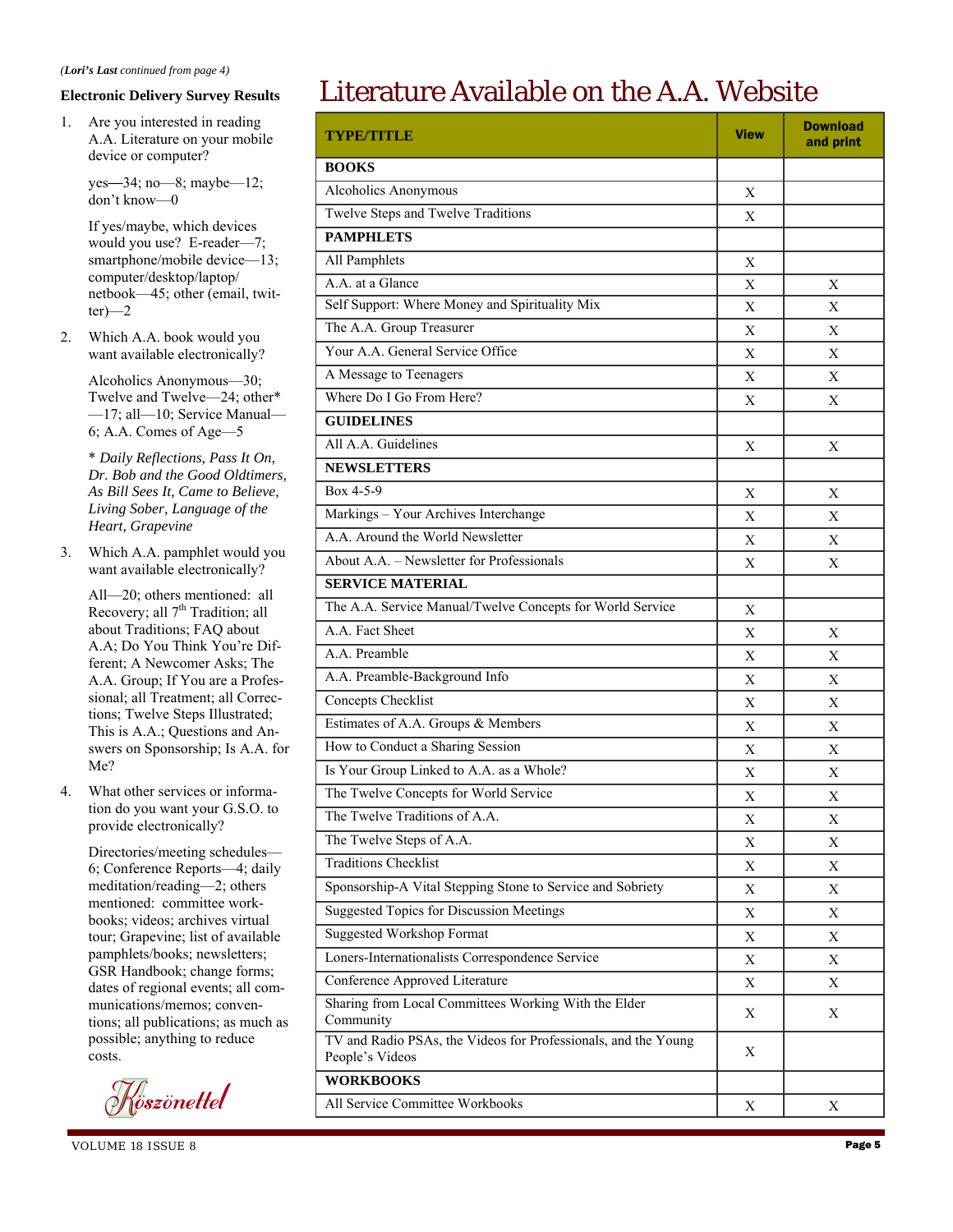# Area Officers and Committee Chairs

| <b>POSITION</b>                                   | <b>NAME</b> | <b>EMAIL</b>                    |
|---------------------------------------------------|-------------|---------------------------------|
| Delegate                                          | Carole B.   | delegate@aa-montana.org         |
| <b>Incoming Delegate</b>                          | Terry S.    |                                 |
| Area Chair/Alternate Delegate                     | Terry S.    | chair@aa-montana.org            |
| Incoming Area Chair Alternate Delegate            | Sharon S.   |                                 |
| Secretary                                         | April A     | secretary@aa-montana.org        |
| <b>Incoming Secretary</b>                         | Linda B.    |                                 |
| Treasurer                                         | Linda B.    | treasurer@aa-montana.org        |
| <b>Incoming Treasurer</b>                         | Lori F.     |                                 |
| Archives                                          | Tim H.      | $archives@aa$ -montana.org      |
| <b>Incoming Archives</b>                          | Joe H.      |                                 |
| Cooperation with the Professional Community (CPC) | Virginia R. | $cpc@aa$ -montana.org           |
| <b>Incoming CPC</b>                               | Libbie L.   |                                 |
| Corrections                                       | Mary S.     | $corrections(a)$ aa-montana.org |
| <b>Incoming Corrections</b>                       | Terry H.    |                                 |
| Grapevine                                         | Richard K.  | grapevine@aa-montana.org        |
| <b>Incoming Grapevine</b>                         | Gary E.     |                                 |
| Literature                                        | Lori F.     | literature@aa-montana.org       |
| <b>Incoming Literature</b>                        | Deb C.      |                                 |
| Public Information (PI)                           | Tim M.      | pi@aa-montana.org               |
| <b>Incoming PI</b>                                | Paula H.    |                                 |
| Treatment                                         | Paula H.    | treatment@aa-montana.org        |
| <b>Incoming Treatment</b>                         | Colby D.    |                                 |
| <b>Triangle Editor</b>                            | Sharon S.   | triangle@aa-montana.org         |
| <b>Incoming Triangle Editor</b>                   | Lee T.      |                                 |
| Advisor                                           | Andrew W.   | advisor@aa-montana.org          |
| <b>Incoming Advisor</b>                           | Carole B.   |                                 |
| Archivist                                         | Gerry R.    | archivist@bresnan.net           |
| Webmaster                                         | Alex M.     | webmaster@aa-montana.org        |

# Committee Assignments

| <b>Committee</b>                            | <b>DCM</b> | <b>District Representative</b> |
|---------------------------------------------|------------|--------------------------------|
| Archives                                    | 23, 91     | 11,81                          |
| Cooperation with the Professional Community | 72, 81     | 71, 91                         |
| Corrections                                 | 11, 21     | 12, 41                         |
| Finance                                     | 12         | 61                             |
| Grapevine                                   | 42, 61     | 31, 72                         |
| Literature                                  | 93         | 42, 51, 61                     |
| Public Information (PI)                     | 31, 71     | 21, 93                         |
| Treatment                                   | 41, 51     | 11, 23                         |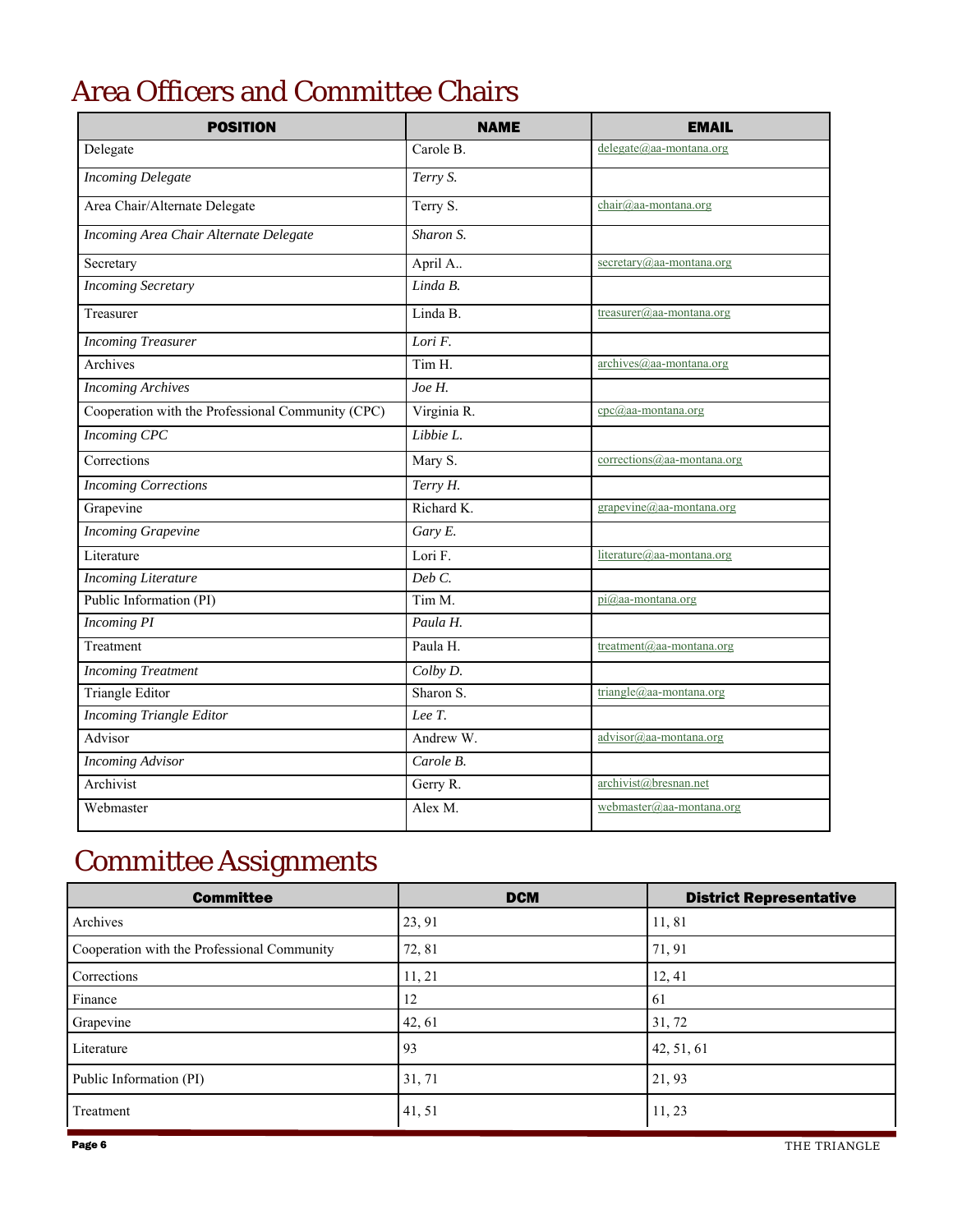# Area Map



# DCM's

| <b>POSITION</b>   | <b>NAME</b>  | <b>EMAIL</b>                  |
|-------------------|--------------|-------------------------------|
| DCM <sub>11</sub> | Colby D.     | $dcm11$ ( $Q$ )aa-montana.org |
| Incoming DCM 11   | Brandon M.   |                               |
| <b>DCM 12</b>     | Nick D.      | $dcm12$ @aa-montana.org       |
| Incoming DCM 12   | Sandy A.     |                               |
| <b>DCM 21</b>     | Laura S.     | $dcm21$ @aa-montana.org       |
| Incoming DCM 21   | Laura S.     |                               |
| DCM <sub>23</sub> | Mike M.      | $dcm23$ @aa-montana.org       |
| Incoming DCM 23   |              |                               |
| DCM 31            | Neil T.      | $dcm31$ @aa-montana.org       |
| Incoming DCM 31   |              |                               |
| DCM <sub>41</sub> | Lee T.       | dcm41@aa-montana.org          |
| Incoming DCM 41   | Casey L.     |                               |
| DCM <sub>42</sub> | Gerry L.     | $dcm42$ @aa-montana.org       |
| Incoming DCM 42   |              |                               |
| DCM <sub>51</sub> | Leo B.       | $dcm51$ @aa-montana.org       |
| Incoming DCM 51   | $LeoB$ .     |                               |
| DCM <sub>61</sub> | Tom D.       | dcm61@aa-montana.org          |
| Incoming DCM 61   | Anne B.      |                               |
| <b>DCM 71</b>     | Kevin M.     | $dcm71$ @aa-montana.org       |
| Incoming DCM 71   | Peggy H.     |                               |
| <b>DCM 72</b>     | Jennifer W.  | $dcm72$ @aa-montana.org       |
| Incoming DCM 72   | Catherine J. |                               |
| <b>DCM 81</b>     | Dan K.       | dcm81@aa-montana.org          |
| Incoming DCM 81   | Erin G.      |                               |
| <b>DCM 91</b>     | Libbie L.    | $dcm91$ @aa-montana.org       |
| Incoming DCM 91   | Sam B.       |                               |
| DCM 93            | Eric D.      | $dcm93$ @aa-montana.org       |
| Incoming DCM 93   | Jay T.       |                               |